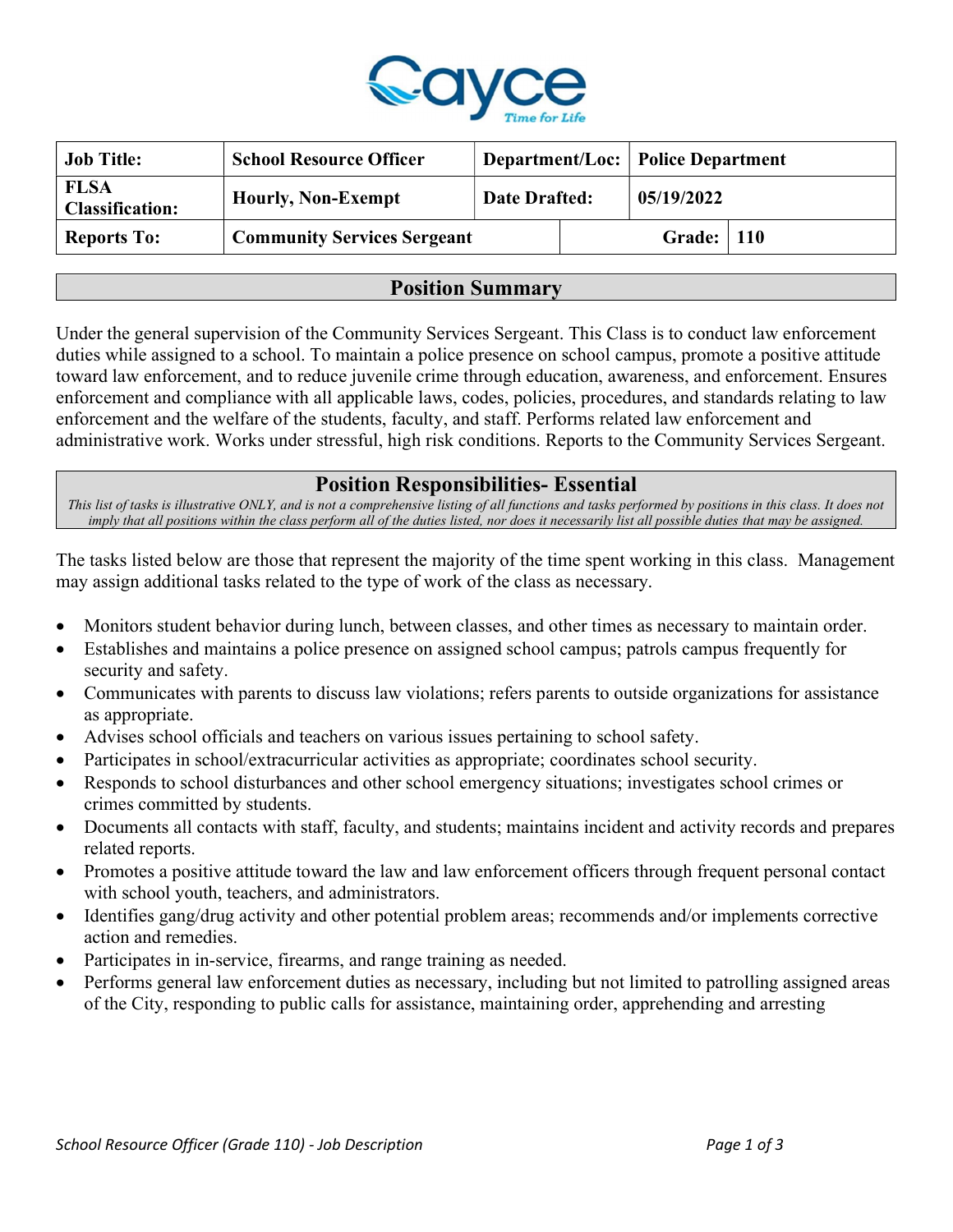

suspected law violators and criminal suspects, transporting prisoners, collecting evidence, and participating in investigative operations.

- Prepares cases for prosecution; provides court testimony as necessary.
- Assists in coordinating division activities with those of other divisions, departments, and agencies as appropriate.
- Participates in public relations efforts as necessary to maintain a cooperative and positive relationship between the department and the community.
- Receives and responds directly to citizen inquiries, concerns, and complaints concerning activities and personnel in areas of responsibility.
- Attends periodic training sessions; maintains required level of proficiency in the use of firearms and other law enforcement equipment.
- Prepares various documents, including incident reports, request forms, schedules, statements, traffic tickets, warnings, collision reports, booking reports, summonses, inspection forms, bond forms, receipts, photo and fingerprint logs, arrest warrants, and various other records, reports, memos, logs, correspondence, etc.
- Refers to policy and procedure manual, codes, regulations, laws, maps, statutes, training manual, etc.
- Operates various types of office equipment, machinery, and tools in the performance of duties such as a computer, printer, calculator, radio equipment, telephones, tape recorders, fax machine, and copier. Operates police vehicle, firearms, radar, breath-test equipment, etc.
- Uses office and computer supplies, restraining devices, protective gear, fingerprint kit, cameras, and a variety of other police-issued materials and supplies.

## Position Responsibilities- Non-Essential/Other

- Performs general building maintenance as necessary.
- Performs general administrative work as required, including but not limited to attending and conducting meetings, preparing reports and correspondence, entering and retrieving computer data, answering the telephone, copying and filing documents, sending and receiving faxes, etc.
- Performs other related duties and other duties as assigned.

# Essential Skills and Experience

- Requires one  $(1)$  year experience as a certified police officer.
- Requires good written and verbal communication skills.
- Must display a positive attitude and a calm, professional demeanor.
- Requires good time management skills.
- Must have successfully completed required law enforcement courses and possess required certifications.
- Analytical abilities necessary to make sound, logical decisions quickly, and sound judgment are required to act in the best interests of the citizens and the jurisdiction. Analytical ability to plan work schedules and evaluate work performance.
- License and certifications
	- o Valid South Carolina Driver's License
	- o Must have completed the South Carolina Criminal Justice Academy (SCCJA) Class 1 LE
	- o Must be able to obtain the School Resource Officer certification through the SCCJA or equivalent